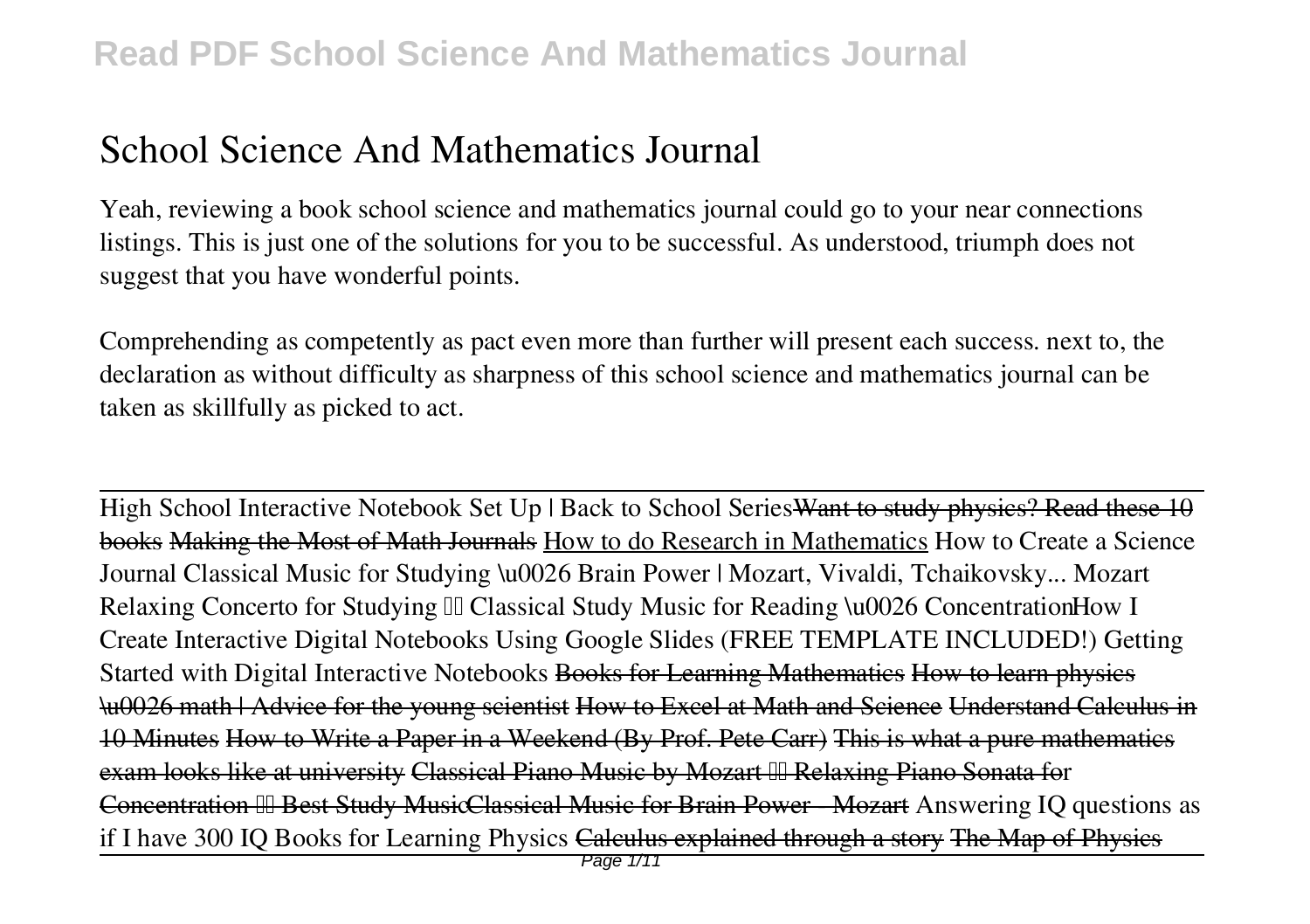#### \$5 Integral Vs. \$500 Integral*Evan-Moor's Simple Math Journals*

Books that All Students in Math, Science, and Engineering Should Read<del>The book that Ramanujan</del> to teach himself mathematics Eric Weinstein: Revolutionary Ideas in Science, Math, and Society | Lex Fridman Podcast #16 America's toughest math exam How to Write and Publish a Scientific Paper How to Read Math The History of Mathematics and Its Applications **School Science And Mathematics Journal**

School Science and Mathematics, founded in 1901, is an international journal that publishes research on issues, concerns, and lessons within and between the disciplines of science and mathematics in the classroom.

#### **School Science and Mathematics - Wiley Online Library**

School Science and Mathematics (SSM) is the official journal of the School Science and Mathematics Association, founded 1901. SSM is an international journal which is published monthly, October through May, emphasizing research on issues, concerns, and lessons within and between the disciplines of science and mathematics in the classroom. Members are encouraged to submit articles to the editor for publication.

#### **School Science and Mathematics | Wiley**

Later the Association changed its name to School Science and Mathematics Association which aligned the organizational name with the name of the journal and embraced the national and international status the organization had managed for many years. Throughout its entire history, the association has served as a sounding board and enabler for numerous related organizations (e.g. Pennsylvania Science Teachers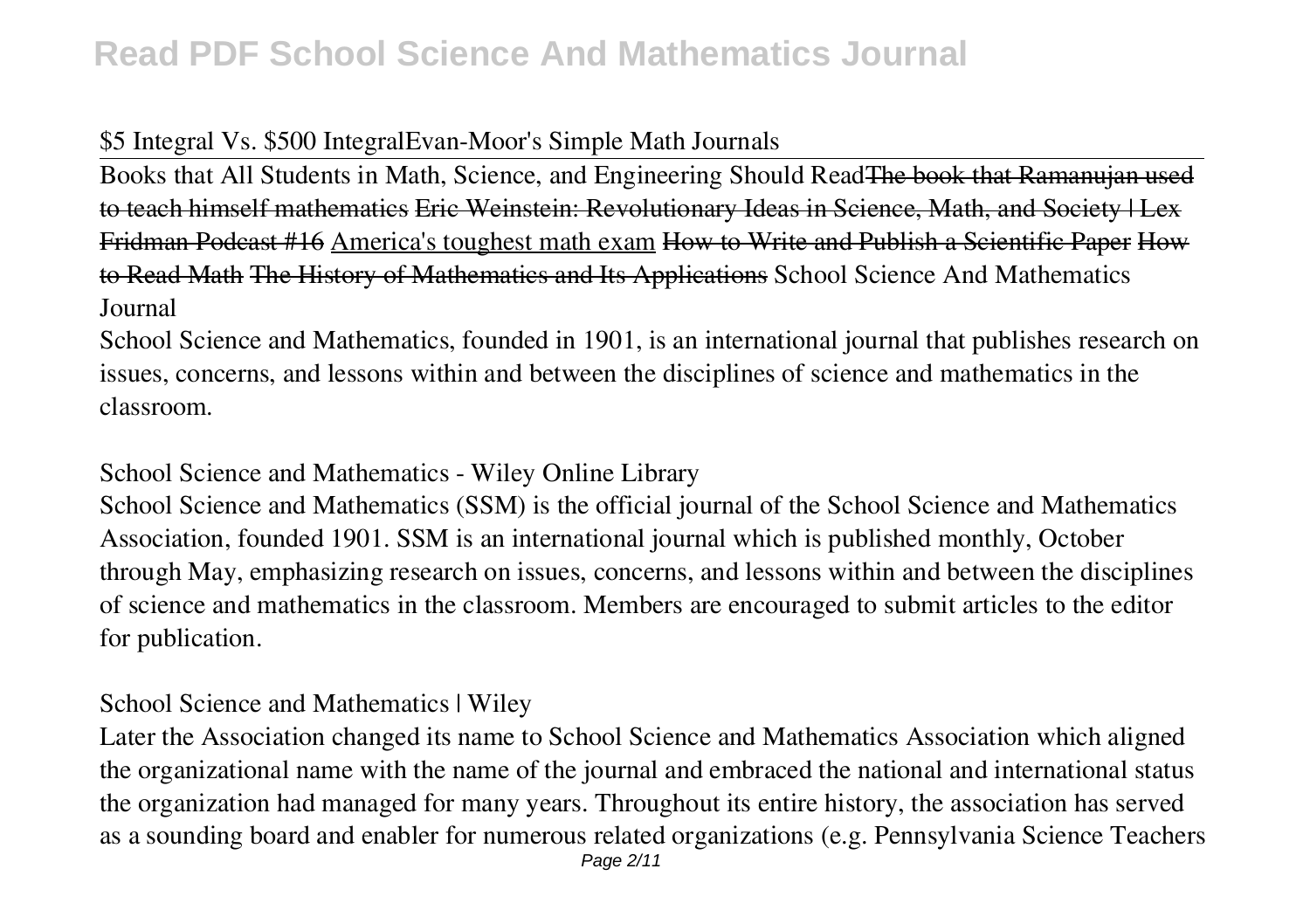Association and the National Council of Teachers of Mathematics).

**Home [www.ssma.org]**

School Science and Mathematics (SSM) is the official journal of the School Science and Mathematics Association, founded 1901. SSM is an international journal which is published monthly, October through May, emphasizing research on issues, concerns, and lessons within and between the disciplines of science and mathematics in the classroom. Members are encouraged to submit articles to the editor for publication.

**Overview - School Science and Mathematics - Wiley Online ...**

School Science and Mathematics (SSM) is the official journal of the School Science and Mathematics Association, founded in 1901. The SSM is an international journal which is published monthly,...

**School Science and Mathematics - ResearchGate**

School Science and Mathematics Journal Founded in 1901, SSM is an international journal that is published monthly, October through May, emphasizing research on issues, concerns, and lesson within and between the disciplines of science and mathematics in the classroom.

**School Science and Mathematics Journal - MemberClicks**

School Science and Mathematics. ... \*This value is calculated using ResearchGate data and is based on average citation counts from work published in this journal. The data used in the calculation ...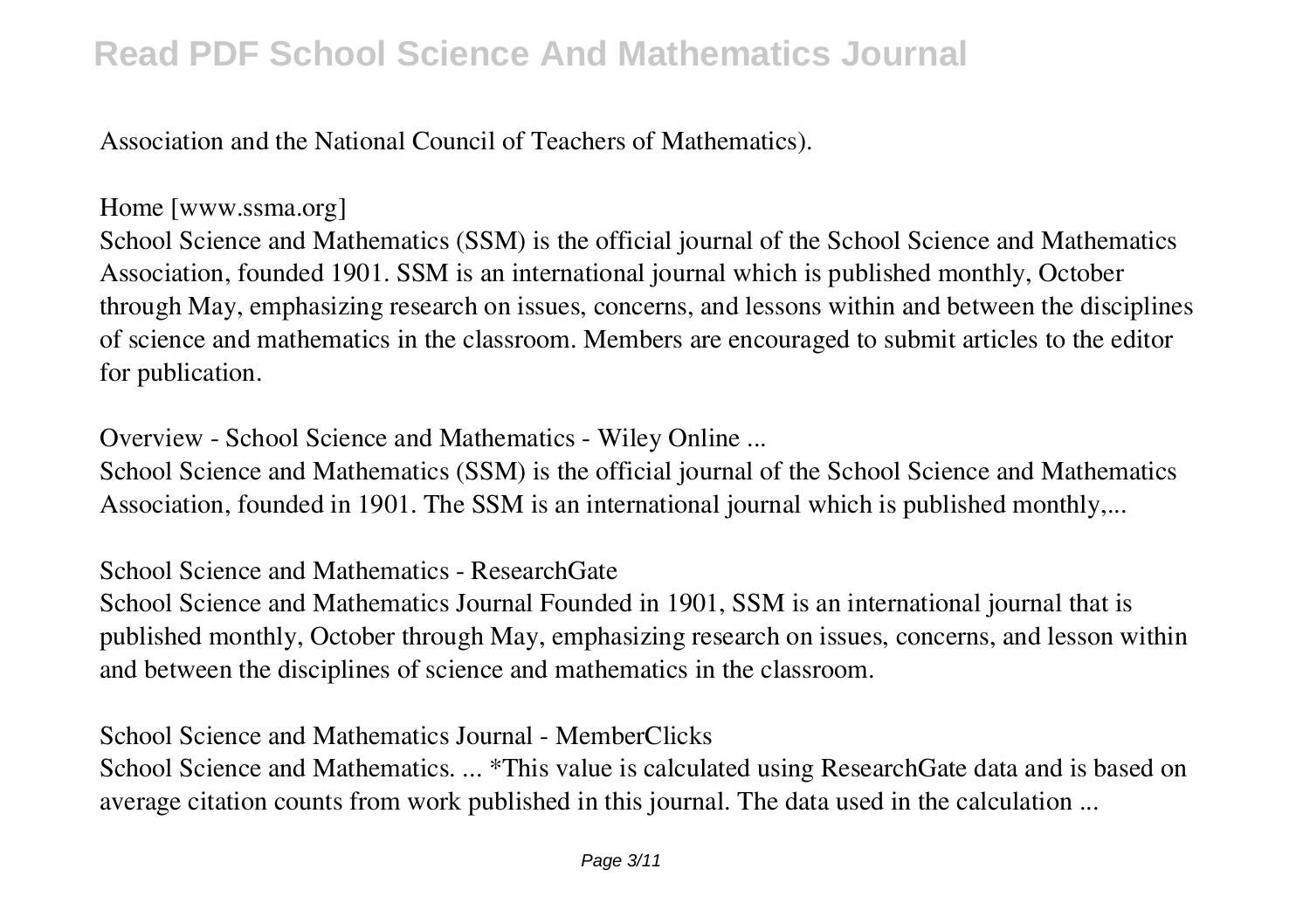**School Science and Mathematics | RG Journal Impact ...**

School Science and Mathematics. The SJR is a size-independent prestige indicator that ranks journals by their 'average prestige per article'. It is based on the idea that 'all citations are not created equal'. SJR is a measure of scientific influence of journals that accounts for both the number of citations received by a journal and the importance or prestige of the journals where such citations come from It measures the scientific influence of the average article in a journal, it expresses ...

**School Science and Mathematics - SCImago Journal Rank**

This issue is a translation of Itogi Nauki i Tekhniki. Sovremennaya Matematika i Ee Prilozheniya. Tematicheskie Obzory (Progress in Science and Technology. Contemporary Mathematics and Its Applications. Thematic Surveys), Vol. 152, Mathematical Physics, 2018. January 2021, issue 1. This issue is a translation of Itogi Nauki i Tekhniki.

**Journal of Mathematical Sciences | Volumes and issues**

Journal updates Founded by Ministry of Science and Technology, Taiwan, the International Journal of Science and Mathematics Education (IJSME) publishes original, peer reviewed articles on a variety of topics and research methods in both science and mathematics education. Articles address common issues in mathematics and science education.

**International Journal of Science and Mathematics Education ...**

School Science and Mathematics' journal/conference profile on Publons, with 417 reviews by 155 reviewers - working with reviewers, publishers, institutions, and funding agencies to turn peer review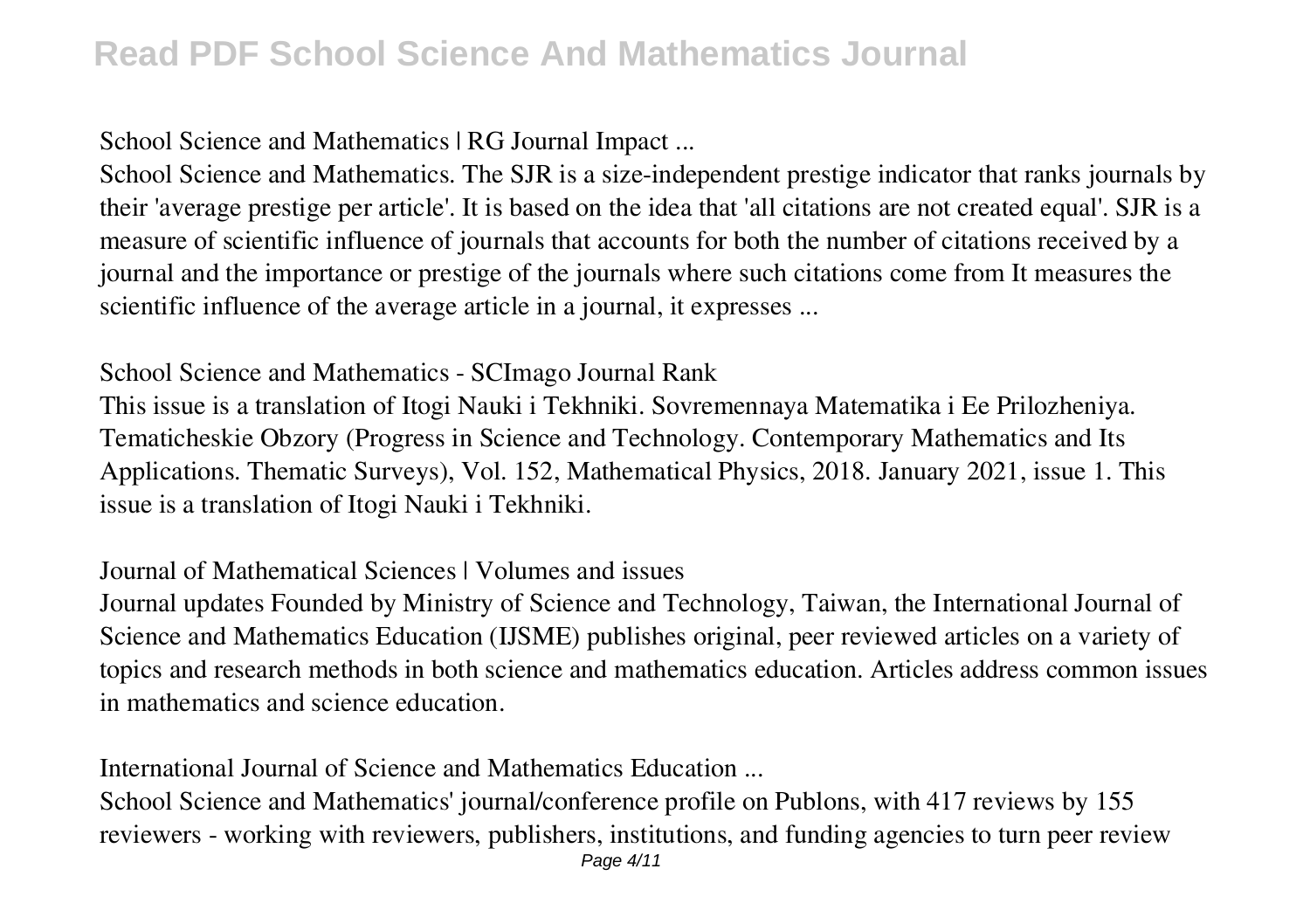into a measurable research output.

**School Science and Mathematics | Publons**

Science in School is read by teachers of all science subjects, as well as others involved in science education. Articles therefore need to be accessible and interesting to an audience with a general science background, rather than targeting specialists in individual science subjects. Some general advice: We welcome submissions, and do not charge author processing fees, but we

**Author guidelines | www.scienceinschool.org**

The International Journal of Education in Mathematics, Science and Technology (IJEMST) is a peerreviewed scholarly online journal. The IJEMST is published quarterly in January, April, July and October. The IJEMST is a non-profit journal and publication is completely free of charge.

**International Journal of Education in Mathematics, Science ...**

Launched in 2003, the New School Psychology Bulletin is a semi-annual peer-reviewed research journal created and produced by graduate students at The New School for Social Research. Articles in the bulletin cover new research along with ongoing work and collaborations in all areas of psychology at The New School and at graduate psychology ...

**Journals and Publications | NSSR - The New School** Journals Journal of Mathematics and System Science ISSN: 2159-5291 (print) 2159-5305 (online)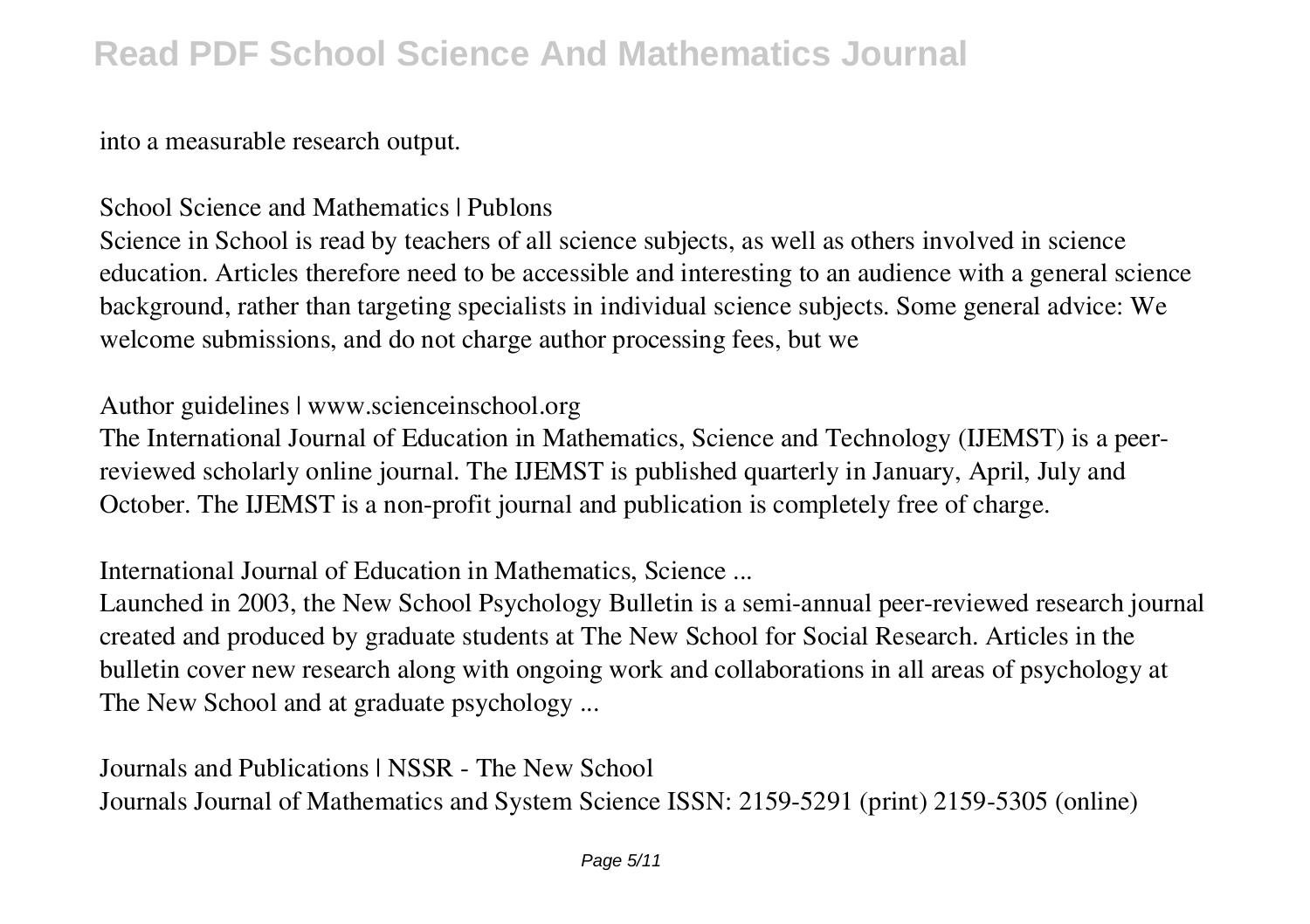**Journals-David Publishing Company**

Solomon Academy's SHSAT & TJHSST Math Workbook: Thomas Jefferson High School for Science and Technology & New York City SHSAT Math Workbook [Rhee, Yeon] on Amazon.com. \*FREE\* shipping on qualifying offers. Solomon Academy's SHSAT & TJHSST Math Workbook: Thomas Jefferson High School for Science and Technology & New York City SHSAT Math Workbook

**Solomon Academy's SHSAT & TJHSST Math Workbook: Thomas ...**

Published two times a year: Spring and Fall. All subscription correspondence should be sent to Dr. Mahmoud Yousef, Managing Editor, Missouri Journal of Mathematical Sciences, School of Computer Science and Mathematics, University of Central Missouri, Warrensburg, MO 64093, Office: 660-543-8892, FAX: 660-543-8013.

**School of Computer Science and Mathematics**

The High School of Math, Science and Engineering Baskerville Hall, 240 Convent Avenue New York , NY 10031 Crystal Bonds, Principal Tel: (212) 281-6490 Fax: (212) 281-6918

**HSMSE | at the City College of New York**

Journals currently indexed in MEDLINE from electronic (online) version Note: This search includes journals that have both print and online versions but are indexed from the electronic version as well as journals that exist in electronic format only. Journals currently indexed in MEDLINE that are electroniconly format, i.e., no print counterpart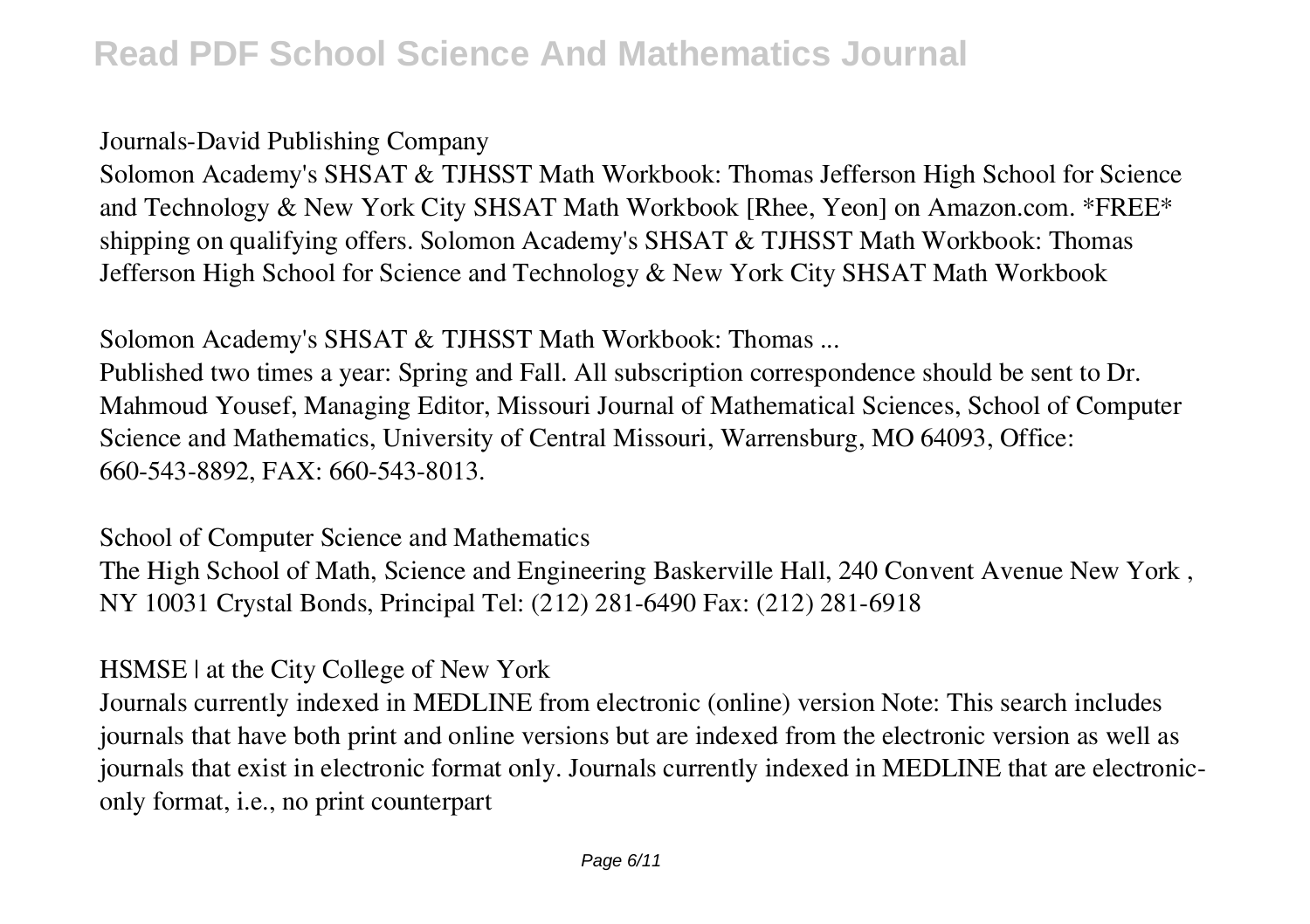Excerpt from School Science and Mathematics, Vol. 20: A Journal for All Science and Mathematics Teachers; January, 1920 A copy of our Catalogs of science slides was mailed when published to every member of the Central Association. Are you a. Member? Did you get your copy? Did you keep it? If not, there is another copy for you if you are interested. Just write us a card and ask for it. No obligation. You'll need it in placing your orders for science slides. Lanterns from up. Opaque and micro projectors, slides and accessories. About the Publisher Forgotten Books publishes hundreds of thousands of rare and classic books. Find more at www.forgottenbooks.com This book is a reproduction of an important historical work. Forgotten Books uses state-of-the-art technology to digitally reconstruct the work, preserving the original format whilst repairing imperfections present in the aged copy. In rare cases, an imperfection in the original, such as a blemish or missing page, may be replicated in our edition. We do, however, repair the vast majority of imperfections successfully; any imperfections that remain are intentionally left to preserve the state of such historical works.

Excerpt from School Science and Mathematics, Vol. 18: A Journal for All Science and Mathematics Teachers; January, 1918 Resolution Adopted at Atlantic City Meeting of Educational Press romer and Fahrenheit to the Thermometer, The Relation of. About the Publisher Forgotten Books publishes hundreds of thousands of rare and classic books. Find more at www.forgottenbooks.com This book is a reproduction of an important historical work. Forgotten Books uses state-of-the-art technology to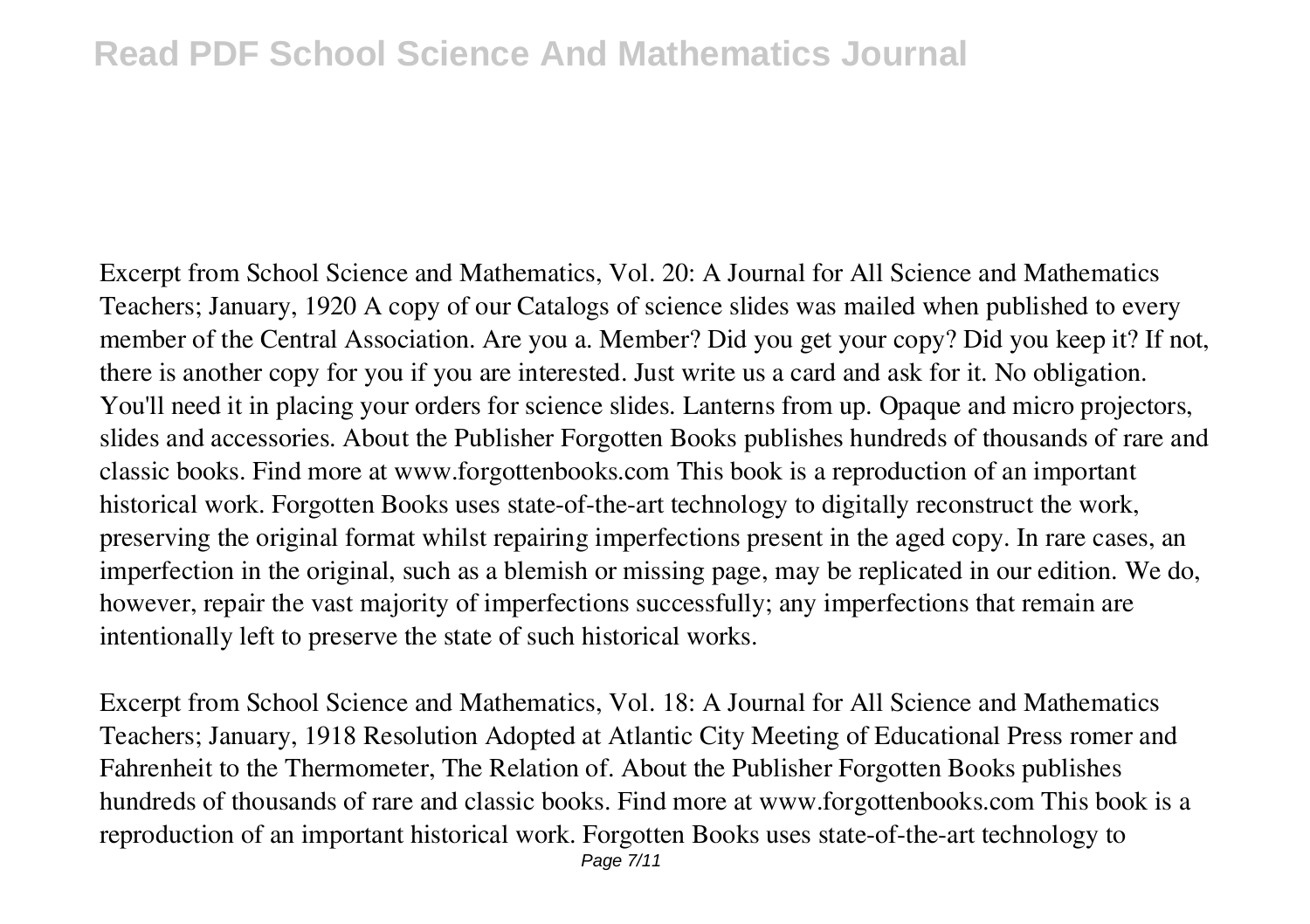digitally reconstruct the work, preserving the original format whilst repairing imperfections present in the aged copy. In rare cases, an imperfection in the original, such as a blemish or missing page, may be replicated in our edition. We do, however, repair the vast majority of imperfections successfully; any imperfections that remain are intentionally left to preserve the state of such historical works.

The explosion of digital technologies in the 21st century provided access to multiple robust inquiry, communication, and collaboration applications. The enhanced capabilities provide educational opportunities for engaging students in deeper and more thoughtful learning. Implementation of knowledge-building communities in educational experiences, however, requires new pedagogical strategies that are vastly different from the predominant teacher-directed pedagogies of the 20th century. Todaylls teachers now must identify, orchestrate, and manage activities in their content areas in ways that successfully support students through activities such as engagement in knowledge-building communities. Blended Online Learning and Instructional Design for TPACK: Emerging Research and Opportunities is an essential research publication that examines the implementation of knowledgebuilding communities in educational experiences and pedagogical strategies that encourage engagement. Highlighting topics such as active participation, digital technologies, and online learning, this book is geared toward educators, educational designers, researchers, administrators, and academicians.

This book is designed for elementary and middle school mathematics methods courses and for K-8 mathematics teacher professional development programs. It describes a new cognitive mathematics Page 8/11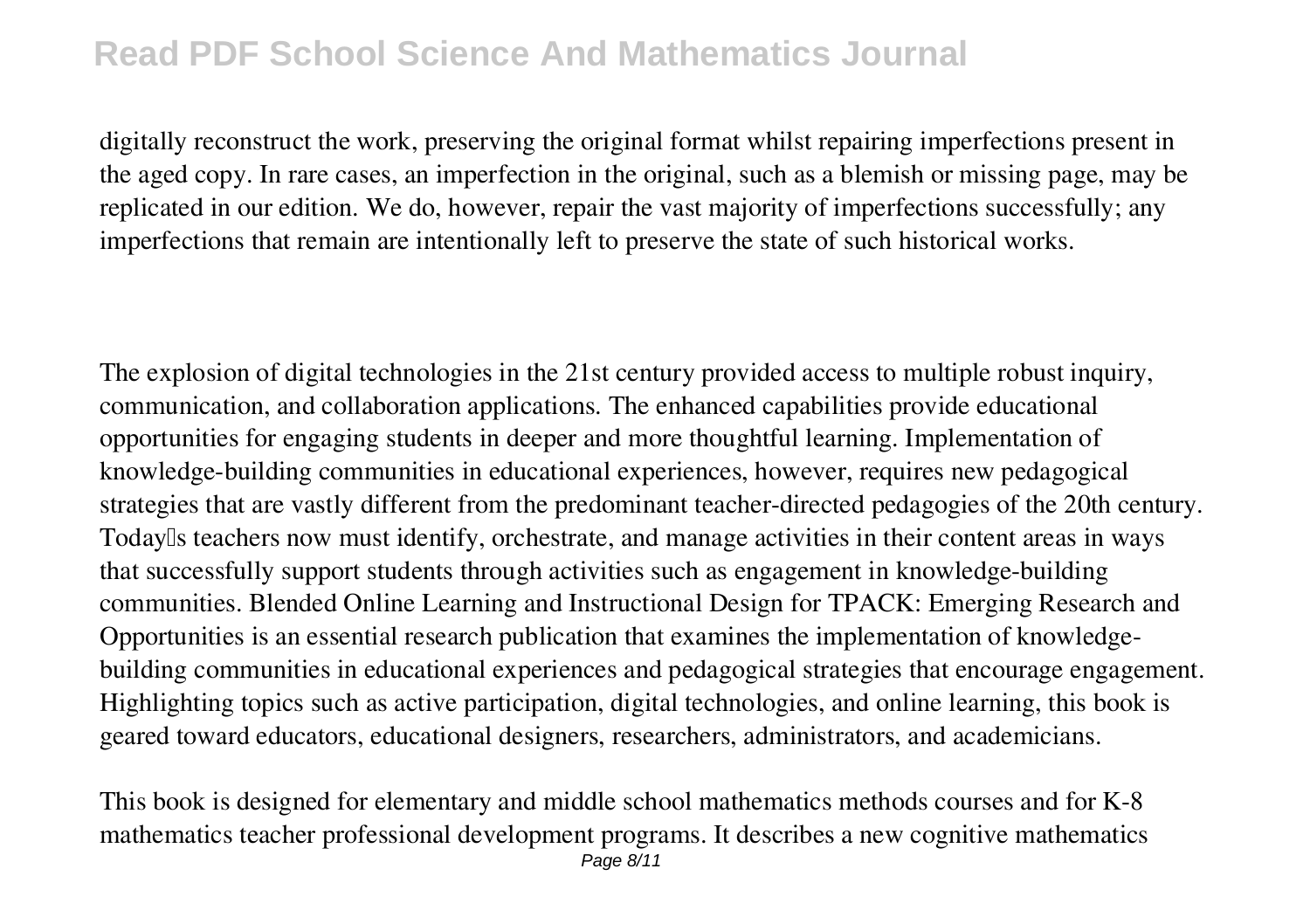teaching and learning method: Model-Strategy-Application (MSA) approach. The aim of this book is to help pre-service and in-service teachers develop deep pedagogical content knowledge in a structured and systematic manner, and supports them in teaching mathematics and assessing student thinking effectively. The book focuses on developing students' mathematics proficiency in the three components of conceptual understanding, procedural fluency, and competence in word problem solving through the MSA approach in every content area. To help students learn a mathematics concept with deep understanding, a variety of concrete or visual models are developed to address the mathematics concept; to build fluency in procedure and computation corresponding to the concept, various computational strategies including basic and specific techniques are developed; to learn how to apply the conceptual understanding and strategies to word problem solving, applications of different types and levels of word problems are introduced.

This book reflects on the continuing development of teacher noticing through an exploration of the latest research. The authors and editors seek to clarify the construct of teacher noticing and its related branches and respond to challenges brought forth in earlier research. The authors also investigate teacher noticing in multiple contexts and frameworks, including mathematics, science, international venues, and various age groups.

The purpose of this Open Access compendium, written by experienced researchers in mathematics education, is to serve as a resource for early career researchers in furthering their knowledge of the state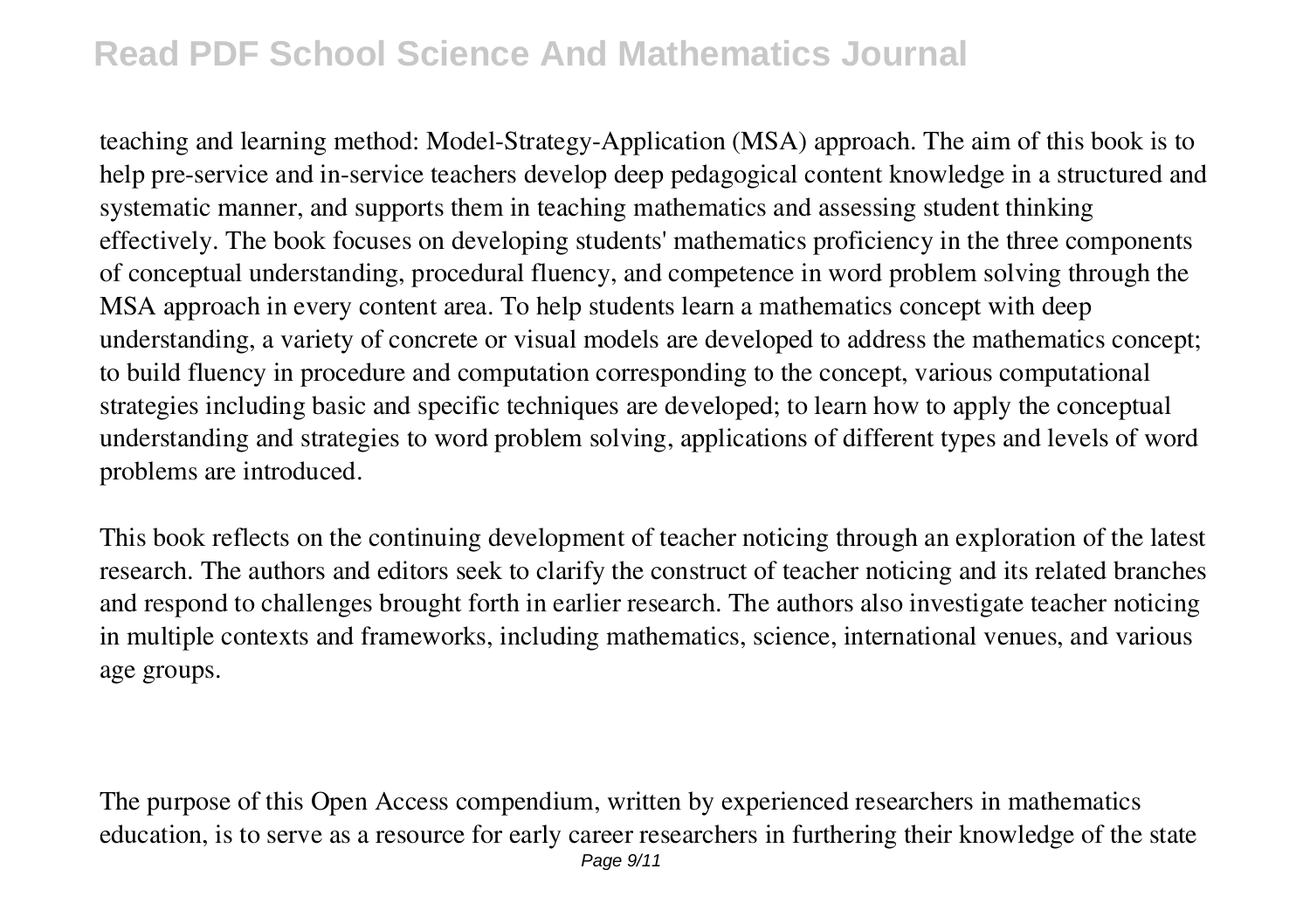of the field and disseminating their research through publishing. To accomplish this, the book is split into four sections: Empirical Methods, Important Mathematics Education Themes, Academic Writing and Academic Publishing, and a section Looking Ahead. The chapters are based on workshops that were presented in the Early Career Researcher Day at the 13th International Congress on Mathematical Education (ICME-13). The combination of presentations on methodological approaches and theoretical perspectives shaping the field in mathematics education research, as well as the strong emphasis on academic writing and publishing, offered strong insight into the theoretical and empirical bases of research in mathematics education for early career researchers in this field. Based on these presentations, the book provides a state-of-the-art overview of important theories from mathematics education and the broad variety of empirical approaches currently widely used in mathematics education research. This compendium supports early career researchers in selecting adequate theoretical approaches and adopting the most appropriate methodological approaches for their own research. Furthermore, it helps early career researchers in mathematics education to avoid common pitfalls and problems while writing up their research and it provides them with an overview of the most important journals for research in mathematics education, helping them to select the right venue for publishing and disseminating their work. This work was published by Saint Philip Street Press pursuant to a Creative Commons license permitting commercial use. All rights not granted by the work's license are retained by the author or authors.

The School Science and Mathematics Association seeks to improve the teaching and learning of mathematics and science and to promote the integration and interrelationships among these disciplines. This monograph presents 20 articles that have appeared in the association's journal, "School Science and